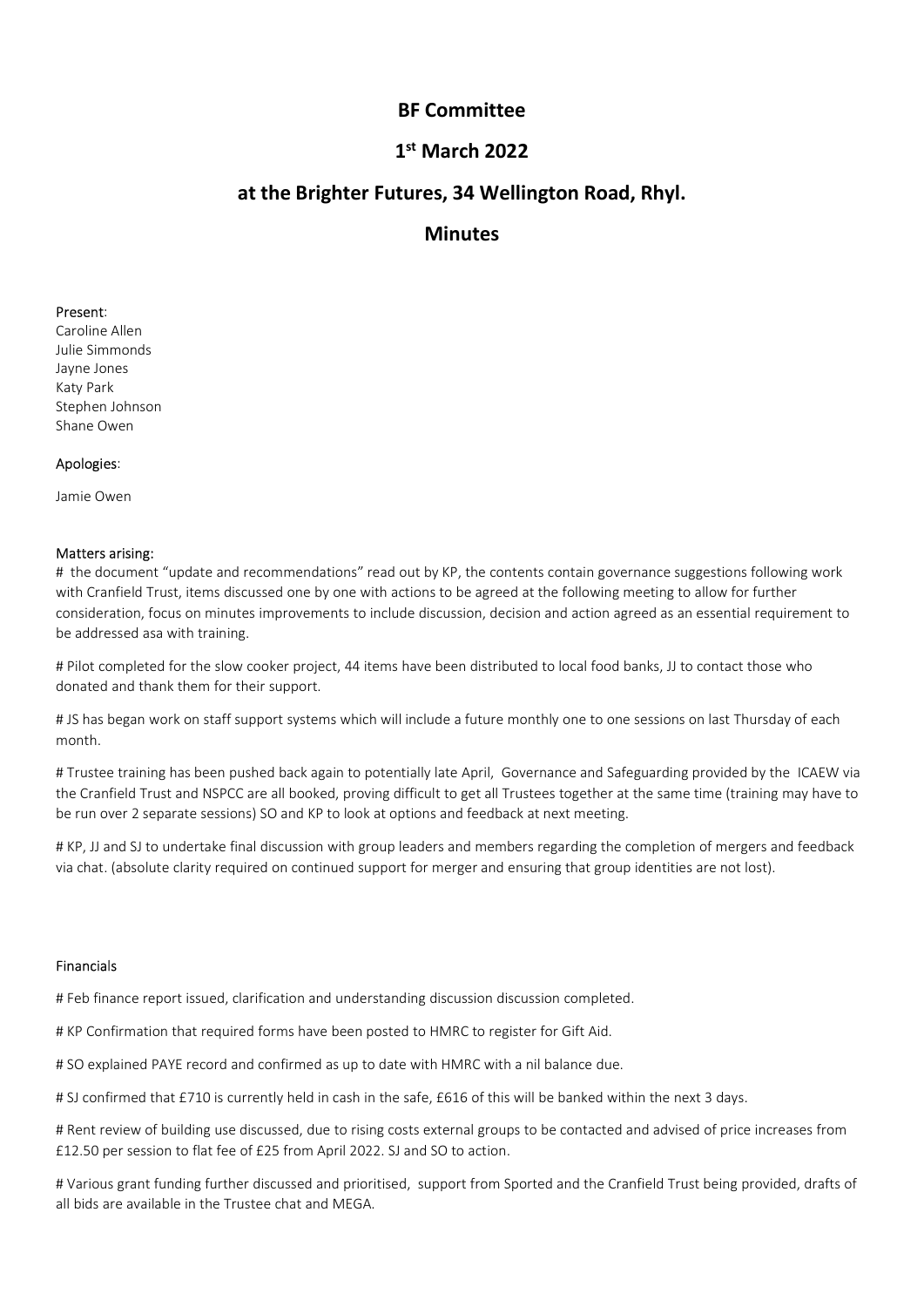Safeguarding, Health & Safety<br># New training for all Trustees is ready via NSPCC, it is hoped this could be completed within the next 3 w<br># Policies are to be update ASAP, Suzanne from WCVA has offered support again.<br># Quo Safeguarding, Health & Safety<br># New training for all Trustees is ready via NSPCC, it is hoped this could be completed within the next 3 weeks.<br># Policies are to be update ASAP, Suzanne from WCVA has offered support again.<br> Safeguarding, Health & Safety<br># New training for all Trustees is ready via NSPCC, it is hoped this could be completed within the next 3 weeks.<br># Policies are to be update ASAP, Suzanne from WCVA has offered support again.<br>

Safeguarding, Health & Safety<br># New training for all Trustees is ready via NSPCC, it is hoped this could be completed within the next 3 weeks.<br># Policies are to be update ASAP, Suzanne from WCVA has offered support again.<br> Safeguarding, Health & Safety<br>
# New training for all Trustees is ready via NSPCC, it is hoped this could be completed with<br>
# Policies are to be update ASAP, Suzanne from WCVA has offered support again.<br>
# Quote has been **Safeguarding, Health & Safety**<br># New training for all Trustees is ready via NSPCC, it is hoped this could be completed within the next 3 weeks.<br># Outdies are to be update ASAP, Suzame from WCVA has offered support again.<br>

**Safeguarding, Health & Safety<br>
# New training for all Trustees is ready via NSPCC, it is hoped this could be completed within the next 3 weeks.<br>
# Policies are to be update ASAP, Suzanne from WCVA has offered support agai Safeguarding, Health & Safety**<br>
# New training for all Trustees is ready via NSPCC, it is hoped this could be completed within the next 3 weeks.<br>
# Policies are to be update ASAP, Suzanne from WCVA has offered support aga **Safeguarding, Health & Safety**<br># New training for all Trustees is ready via NSPCC, it is hoped this could be completed within the next 3 weeks.<br># Quote has been obtained from QTS for FRA review and H&s policy review, this Safeguarding, Health & Safety<br>
If New training for all Trustees is ready via NSPCC, it is hoped this could be completed within the next a weeks.<br>
If Policies are to be update ASAP, Suzanne from WCVA has offered support aga **is deguarding, Health & Safety**<br> **if Now training for all Trustees is ready via NSPCC, it is hoped this could be completed within the next a weeks.**<br> **if Policies are to be update ASAP, Suzanne from WCVA has offered suppo** 

Sareguarding, riearth & Sarety<br>
A New training for all Trustees is ready via NSPCC, it is hoped this could be completed within<br>
A Policies are to be update ASAP, Suzanne from WCVA has offered support again.<br>
A Quote has be meet training tor all Trustees is ready via noix-cut, it is noped this could be completed within the next is weeks.<br>A Policies are to be update ASAP, Suzanne from WCVA has offered support again.<br>However has been obtained f # Policies are to be update ASAP, Suzanne from WCVA has offered support again.<br>
# Quote has been obtained from QTS for FRA review and H&s policy review, this will be discussed at the next meeting.<br> **Building matters**<br>
# Pu dependent of the state of the state of the state of the state of the state of the state of the state meeting.<br> **Building matters**<br> **Building matters**<br> **Building matters**<br> **Building matters**<br> **EVAN work continuing, report t** If Quote has been obtained from QTS for FRA review and H&s policy review, this will be discussed at the next meeting.<br>
Building matters<br>
If Programme of works was discussed, monthly Trustee updates will now include a "prob **Building matters**<br># Programme of works was discussed, monthly Trustee updates will now include a "probable expenditure" item to highlight items<br>that may become needed due to wear and tear.<br>H FAP work continuing, report to Building matters<br>**If Programme of works was discussed, monthly Trustee updates will now include a "probable expenditure" item to highlight items<br>That may become needed due to wear and tear.<br>High work continuing, report to** # Programme of works was discussed, monthly Trustee updates will now include a "probable expenditure" item to highlight items<br># taP work continuing, report to be provided at the next meeting, not enough time to discuss in that may become needed due to wear and tear.<br>If SAP work continuing, report to be provided at the next meeting, not enough time to discuss in full today.<br>If SO feed back on lift progress, only one quote received to date, f implemented to ensure all opportunities located upstairs can be easily available downst<br>Any other business<br># The original (old) Brighter Futures 3-year Development plan has been successfully con<br>not be achieved as the Heal Any other business<br># The original (old) Brighter Futures 3-year Development plan has been successfully completed, only obtaining the SW<br>not be achieved as the Helath Board stopped delivering the programme, however all work